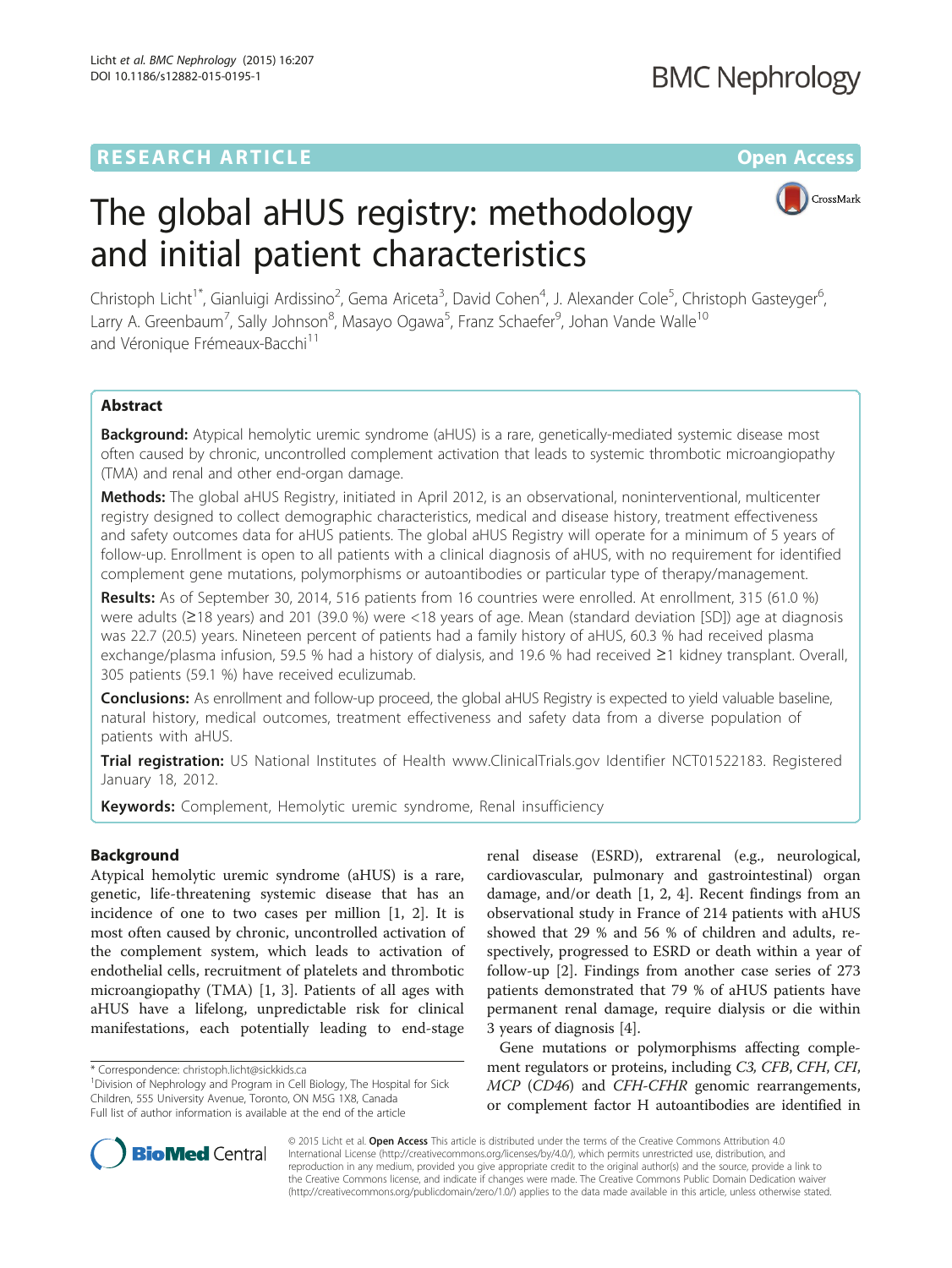approximately 65–70 % of aHUS patients [\[2, 4, 5](#page-6-0)]. However, evidence of complement gene mutations, polymorphisms and/or autoantibodies is not required for the diagnosis of aHUS [\[6](#page-6-0), [7](#page-6-0)]. Additionally, components of the coagulation and other pathways can modulate complement activation—potentially pathogenic mutations or polymorphisms in genes encoding thrombomodulin (THBD, CD141), diacylglycerol kinase ε (DGKE) and plasminogen (PLG) [[8](#page-6-0)–[10](#page-6-0)] have been identified in small numbers of patients.

Eculizumab (Soliris®, Alexion Pharmaceuticals, Inc., Cheshire, CT, USA) is a terminal complement inhibitor that is approved for the treatment of aHUS [\[11](#page-6-0), [12](#page-6-0)]. Eculizumab initially was shown to be effective and well tolerated in two pivotal prospective studies in primarily adult populations of aHUS with evidence of progressing TMA and with long disease duration and chronic kidney disease [\[13, 14\]](#page-6-0), as well as in a retrospective analysis of pediatric patients with aHUS [\[15](#page-6-0)]; these studies led to marketing authorization of eculizumab. Later, a larger prospective study in an exclusively adult population [[16\]](#page-6-0) and the first prospective study in a pediatric population [\[17](#page-6-0)] also supported the efficacy and safety of eculizumab.

Patient registries have been identified as tools to characterize the natural history of a disease, to evaluate clinical therapies, to monitor drug safety and to measure quality of care [[18, 19](#page-6-0)]. A single, global registry with multiple participating centers worldwide can optimize patient enrollment, which is particularly important for ultra-rare disease states like aHUS. Data generated from an aHUS registry with maximal patient and physician participation can advance epidemiological characterization and inform scientific inquiry and discourse on important issues, such as natural history, systemic manifestations, genotype/phenotype correlations, optimal patient management and long-term treatment outcomes. Also, a global registry provides opportunity for successful partnership between worldwide academia and industry, driven by the shared goal of improving outcomes for patients with aHUS.

Initiated in April 2012, the observational, noninterventional, multicenter, global aHUS Registry has been designed to prospectively collect demographic, disease characteristic and treatment information for all eligible patients with aHUS, regardless of treatment received. The industry-sponsored Registry also fulfills postmarketing regulatory requirements to provide long-term follow-up on patients treated with eculizumab. This current report describes the methodology for the development of the global aHUS Registry, and presents baseline demographic and disease characteristics, as well as data on treatment of aHUS in the clinical practice setting.

#### **Methods**

The global aHUS Registry (US National Institutes of Health [www.ClinicalTrials.gov](http://www.clinicaltrials.gov) Identifier NCT01522183) was initiated in April 2012 with the support of Alexion Pharmaceuticals, Inc. The objectives of the aHUS Registry are as follows: 1) to assess the long-term effects of aHUS, including clinical outcomes such as TMA complications, and morbidity and mortality in aHUS patients receiving eculizumab treatment or other disease management; and 2) to collect and evaluate safety and effectiveness data specific to the use of eculizumab in aHUS patients.

Scientific oversight, governance and coordination are provided by an independent scientific advisory board (SAB), whose members offer expertise in key specialties related to management of aHUS (e.g., adult and pediatric nephrologists, hematologists, and/or transplant nephrologists/surgeons) and also include representation from Alexion Pharmaceuticals, Inc. The term of SAB membership is 2 years. A member may serve more than one term and also may terminate their membership at any time by notifying the SAB Chairperson.

The SAB coordinates development of scientific publications, including advising on analyses and scientific questions of interest, providing feedback on publication goals and logistics, contributing to the publication plan, establishing criteria for review/approval of external requests for analyses and publications, reviewing publication drafts and counseling individuals who publish data collected from the aHUS Registry. Registry participants and nonparticipating physicians may request data access or specific analyses by submitting a concept sheet or contacting the SAB through the Registry website (when available) for evaluation.

The protocol was approved by the institutional review board at each participating center or by an independent ethics committee, where required, and was conducted in accordance with International Conference on Harmonisation Good Clinical Practice Guidelines and the Declaration of Helsinki. All patients provided written informed consent before study participation.

The forthcoming global aHUS Registry website will be programmed and maintained by a vendor specializing in the development of web-based electronic data collection systems. Investigators will have access to the secure website of the aHUS Registry for entering and accessing patient data online, which will then be stored at a secure and confidential location. Physicians will be able to access the aHUS Registry website at any time for the following purposes: entering and editing data, accessing important documents (frequently asked questions, reminders, etc.), responding to online queries, accessing posted news items, sending/responding to messages, posing questions and accessing standard reports,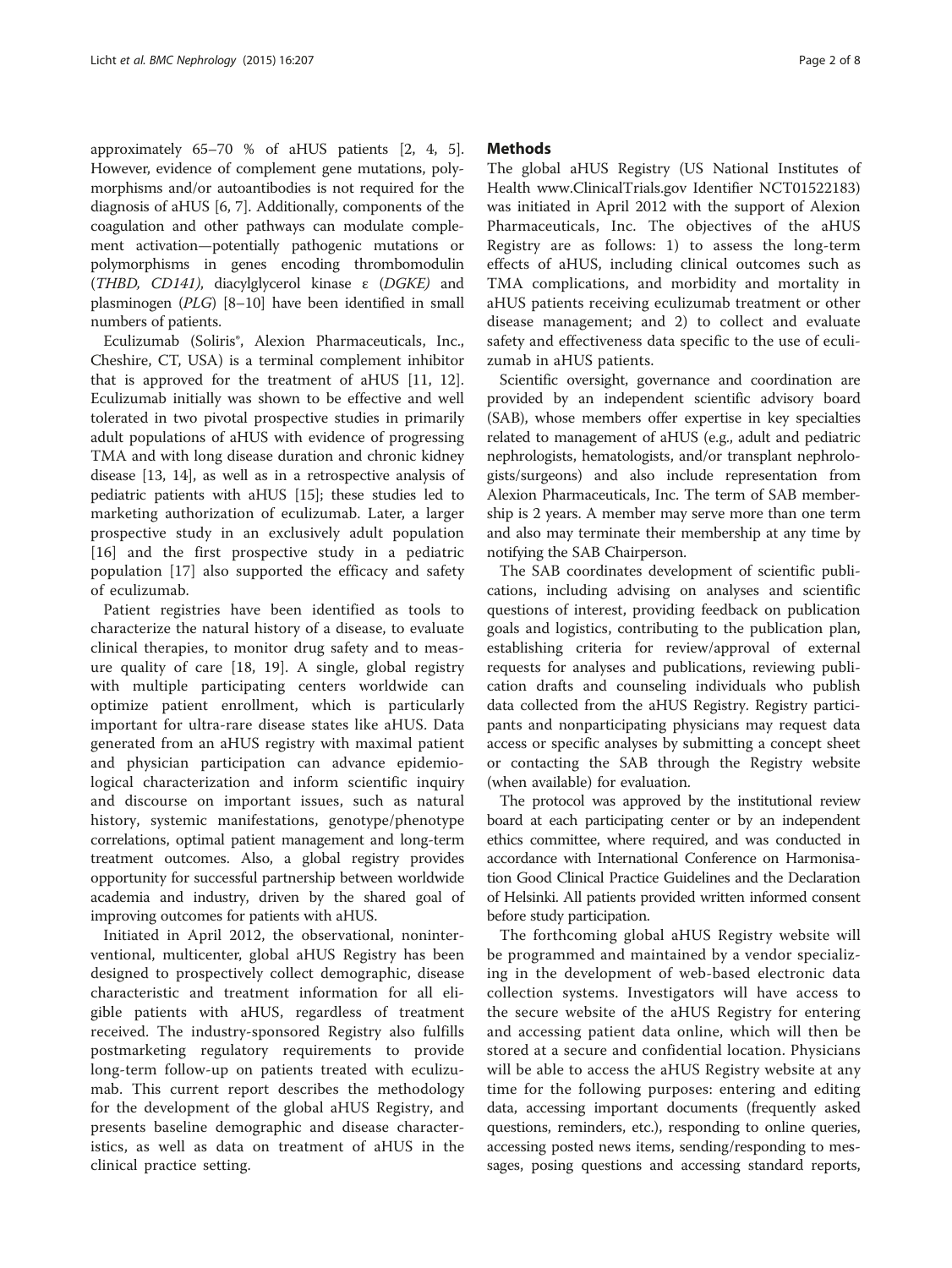including enrollment statistics and site-specific patient data reports.

Written informed consent is provided by patients or their parents/guardians, as deemed applicable by institutional review boards and/or independent ethics committees. Clinicians were encouraged to enroll patients of all ages who have already received a clinical diagnosis of aHUS. Diagnosis of aHUS is not performed as part of the Registry protocol. Patients are not required to have an identified complement gene mutation or factor H autoantibody, nor are they required to have previous or ongoing treatment with eculizumab. Individuals with evidence of Shiga toxin-producing Escherichia *coli* infection or with ADAMTS13 activity  $\leq 5$  % (the level consistent with a diagnosis of thrombotic thrombocytopenic purpura) are excluded.

All necessary disease history information will be gathered from the patient's medical records. During enrollment and every 6 months thereafter, the following data are collected as available: patient demographics, medical and disease history, symptomatology, appropriate laboratory results (including those from genetic tests), TMA complications, associated treatments and concomitant medications, clinical and patient-reported outcomes, safety of eculizumab and information regarding treatment or disease management. During each assessment period, physicians will note changes in a patient's clinical status since the last assessment period. Symptoms and signs listed on the case report forms are renal (edema, hypertension, proteinuria), gastrointestinal (liver necrosis, hepatitis, pancreatitis, diabetes mellitus), cardiovascular (cardiac insufficiency/failure, vasculopathy/atherosclerosis, tachycardia), central nervous system (confusion, focal neurological deficit, ocular defects, headache) and pulmonary (hemorrhage, edema, shortness of breath). Clinicians have the option to list additional symptoms for these organ systems. Occurrences of multisystemic symptoms (i.e., symptoms/signs categorized under more than one organ system) also are recorded. Baseline values were defined as those collected at time of Registry enrollment or before the first dose of eculizumab (for patients who received eculizumab). Safety evaluations included adverse events and/or side effects associated with eculizumab treatment and other management strategies and measurement of human anti-human antibodies. Adverse events of interest included meningococcal and other serious infections, malignancy, renal impairment, hepatic impairment, sepsis and infusion reactions.

The data cutoff for this analysis was September 30, 2014. Patients with all of the following data were included in the current analysis of enrollment characteristics: 1) date of birth, gender, Registry enrollment date; 2) knowledge of treatment with eculizumab or

no previous eculizumab treatment; and 3) for eculizumabtreated patients, date of first eculizumab dose. Patients were stratified by age at enrollment into the Registry.

Descriptive statistical analysis was performed to summarize demographics and clinical data. Proportions were calculated for categorical measures and summary statistics (n, mean, standard deviation and median) for continuous measures. All data analyses were performed in a validated statistical programming environment using SAS® statistical software version 9.2.

#### Results

As of September 30, 2014, 195 clinical sites in 17 countries were open to enrollment and a total of 516 patients were enrolled. Table [1](#page-3-0) summarizes baseline demographic characteristics among pediatric  $(n = 201)$ ; 39.0 %) and adult  $(n = 315; 61.0)$  %) patients, most of whom were Caucasian and from the United States or Western Europe.

Clinical characteristics of patients in the global aHUS Registry are shown in Table [2.](#page-4-0) Pediatric and adult patients were a mean of 4.3 and 34.5 years of age, respectively, at aHUS diagnosis. Forty-six adult patients (14.6 %) had aHUS symptom onset at <18 years of age, and 41 (13.0 %) were diagnosed with aHUS at <18 years of age. Overall, 99 patients (19.2 %) reported a family history of aHUS. Although 307 patients (59.5 %) reported a history of dialysis, only 101 (19.6 %) underwent 1 or more renal transplantations, which occurred more frequently in adult compared with pediatric patients. Most patients had a history of plasma exchange/plasma infusion (PE/PI) and/or dialysis use, although these management strategies were used more commonly for adult patients compared with pediatric patients. Prior to Registry enrollment, 274 patients (53.1 %) were treated with eculizumab. Overall, 305 total patients (59.1 %) enrolled in the Registry, including 117 pediatric patients (58.2 %) and 188 adult patients (59.7 %), have been treated with eculizumab.

#### **Discussion**

This report describes the initial enrollment, pattern of global participation and types of data gathered in the industry-sponsored global aHUS Registry, and outlines baseline demographic and clinical characteristics of current participants. While aHUS and TMA registries have been established previously [[4](#page-6-0), [20, 21](#page-6-0)], the global aHUS Registry is the largest and the only one to include aHUS patients both treated and not treated with eculizumab. Overall, patients were diagnosed with aHUS soon after presenting with initial symptoms. While historically, aHUS was thought to manifest primarily in children [[1](#page-6-0)], 53 % of current Registry participants were adults at diagnosis. This is similar to findings from a recent aHUS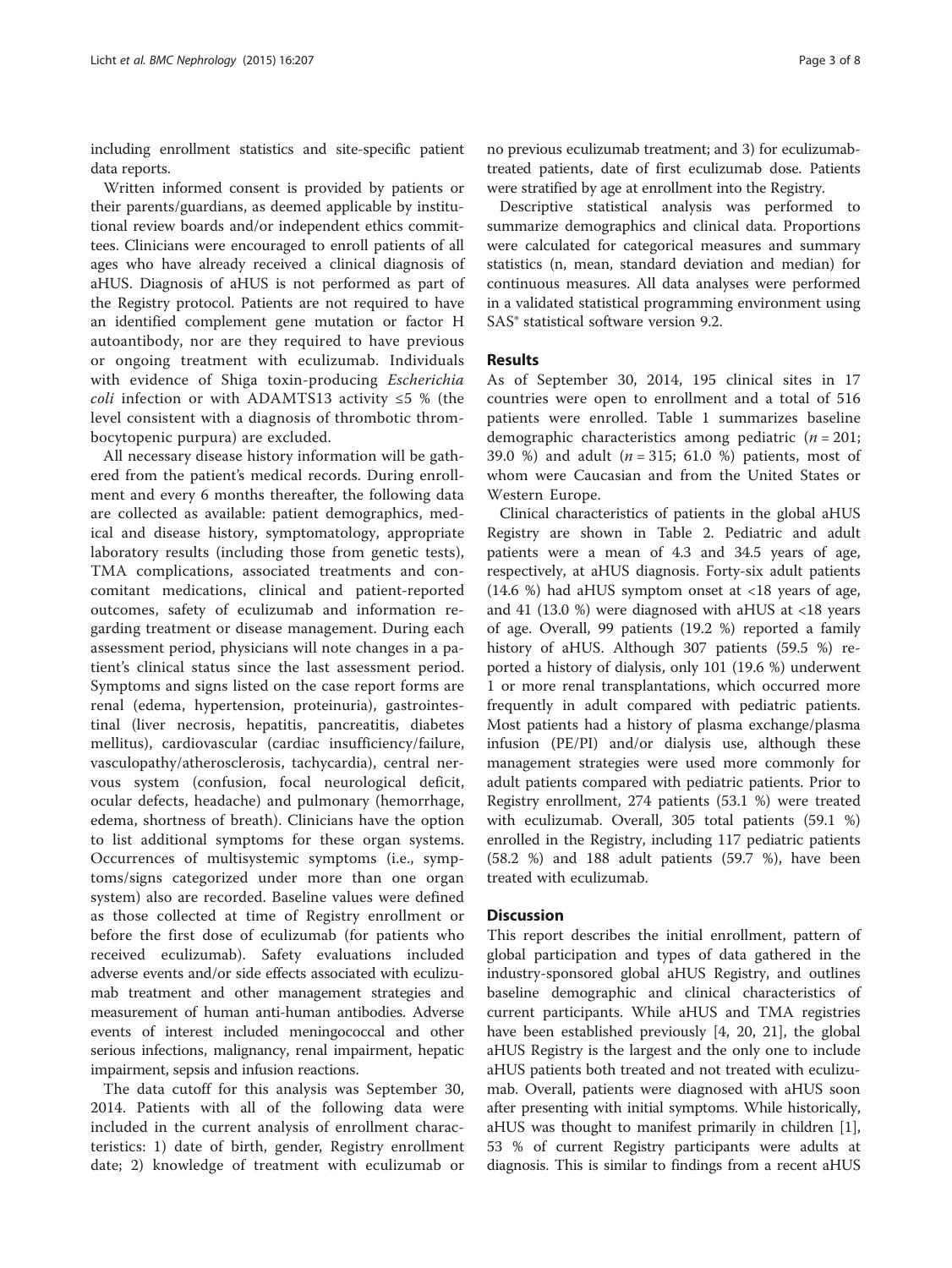<span id="page-3-0"></span>

| Characteristic                              | Pediatric patients <sup>a</sup> ( $n = 201$ ) | Adult patients <sup>a</sup> ( $n = 315$ ) | Total ( $N = 516$ ) |
|---------------------------------------------|-----------------------------------------------|-------------------------------------------|---------------------|
| Age at enrollment, years                    |                                               |                                           |                     |
| Mean (SD)                                   | 8.2 (4.9)                                     | 39.7 (15.4)                               | 27.4 (19.7)         |
| Median (range)                              | $8.3(0.0-17.9)$                               | 38.3 (18.0-81.8)                          | 24.3 (0.0-81.8)     |
| Age category at time of enrollment, $n$ (%) |                                               |                                           |                     |
| $<$ 2                                       | 22 (10.9)                                     |                                           | 22(4.3)             |
| 2 to $<$ 5                                  | 41 (20.4)                                     |                                           | 41 (7.9)            |
| $5$ to $<$ 12                               | 82 (40.8)                                     |                                           | 82 (15.9)           |
| $12$ to $<$ 18                              | 56 (27.9)                                     |                                           | 56 (10.9)           |
| 18 to <30                                   |                                               | 102 (32.4)                                | 102 (19.8)          |
| $30$ to $<$ 40                              |                                               | 73 (23.2)                                 | 73 (14.1)           |
| 40 to $<$ 50                                |                                               | 61 (19.4)                                 | 61(11.8)            |
| $\geq 50$                                   |                                               | 79 (25.1)                                 | 79 (15.3)           |
| Female, n (%)                               | 81 (40.3)                                     | 194 (61.6)                                | 275 (53.3)          |
| Race, n (%)                                 |                                               |                                           |                     |
| Caucasian                                   | 162 (80.6)                                    | 285 (90.5)                                | 447 (86.6)          |
| Other                                       | 27 (13.4)                                     | 10(3.2)                                   | 37(7.2)             |
| Black                                       | 5(2.5)                                        | 17(5.4)                                   | 22(4.3)             |
| Asian                                       | 7(3.5)                                        | 3(1.0)                                    | 10(1.9)             |
| Country at time of enrollment, n (%)        |                                               |                                           |                     |
| United States                               | 31 (15.4)                                     | 77 (24.4)                                 | 108 (20.9)          |
| Germany                                     | 32 (15.9)                                     | 50 (15.9)                                 | 82 (15.9)           |
| United Kingdom                              | 33 (16.4)                                     | 33 (10.5)                                 | 66 (12.8)           |
| Italy                                       | 20 (10.0)                                     | 45 (14.3)                                 | 65 (12.6)           |
| Spain                                       | 24 (11.9)                                     | 13(4.1)                                   | 37(7.2)             |
| France                                      | 3(1.5)                                        | 25 (7.9)                                  | 28 (5.4)            |
| Russia                                      | 17(8.5)                                       | 10(3.2)                                   | 27(5.2)             |
| Belgium                                     | 5(2.5)                                        | 22 (7.0)                                  | 27(5.2)             |
| Australia                                   | 2(1.0)                                        | 24(7.6)                                   | 26 (5.0)            |
| Israel                                      | 18 (9.0)                                      | 2(0.6)                                    | 20 (3.9)            |
| Austria                                     | 1(0.5)                                        | 9(2.9)                                    | 10(1.9)             |
| Canada                                      | 6(3.0)                                        | 1(0.3)                                    | 7(1.4)              |
| United Arab Emirates                        | 6(3.0)                                        | 0(0.0)                                    | 6(1.2)              |
| Sweden                                      | 3(1.5)                                        | 1(0.3)                                    | 4(0.8)              |
| Switzerland                                 | 0(0.0)                                        | 2(0.6)                                    | 2(0.4)              |
| Finland                                     | 0(0.0)                                        | 1(0.3)                                    | 1(0.2)              |
| Year of enrollment                          |                                               |                                           |                     |
| 2012                                        | 1(0.5)                                        | 20(6.3)                                   | 21(4.1)             |
| 2013                                        | 140 (69.7)                                    | 189 (60.0)                                | 329 (63.8)          |
| 2014 <sup>b</sup>                           | 60 (29.9)                                     | 106 (33.7)                                | 166 (32.2)          |
| Deceased, n (%) <sup>c</sup>                | 1(0.5)                                        | 14(4.4)                                   | 15 (2.9)            |

aHUS atypical hemolytic uremic syndrome, SD standard deviation

<sup>a</sup>Categorized by age at enrollment in the Registry

<sup>b</sup>Through September 30, 2014

<sup>c</sup>Each of these causes of death were reported in 1 patient: acute myeloid leukemia; As*pergillus* infection; cardiomyopathy; continuous gastrointestinal bleeding;<br>gastrointestinal perforation; liver metastases; malignant to aHUS and pancreatic cancer; respiratory arrest probably due to cytomegalovirus infection; respiratory failure due to pneumonia; respiratory failure secondary to bleomycin lung injury; serious infection leading to multiple organ failure; unknown; withdrawal from dialysis and prostate cancer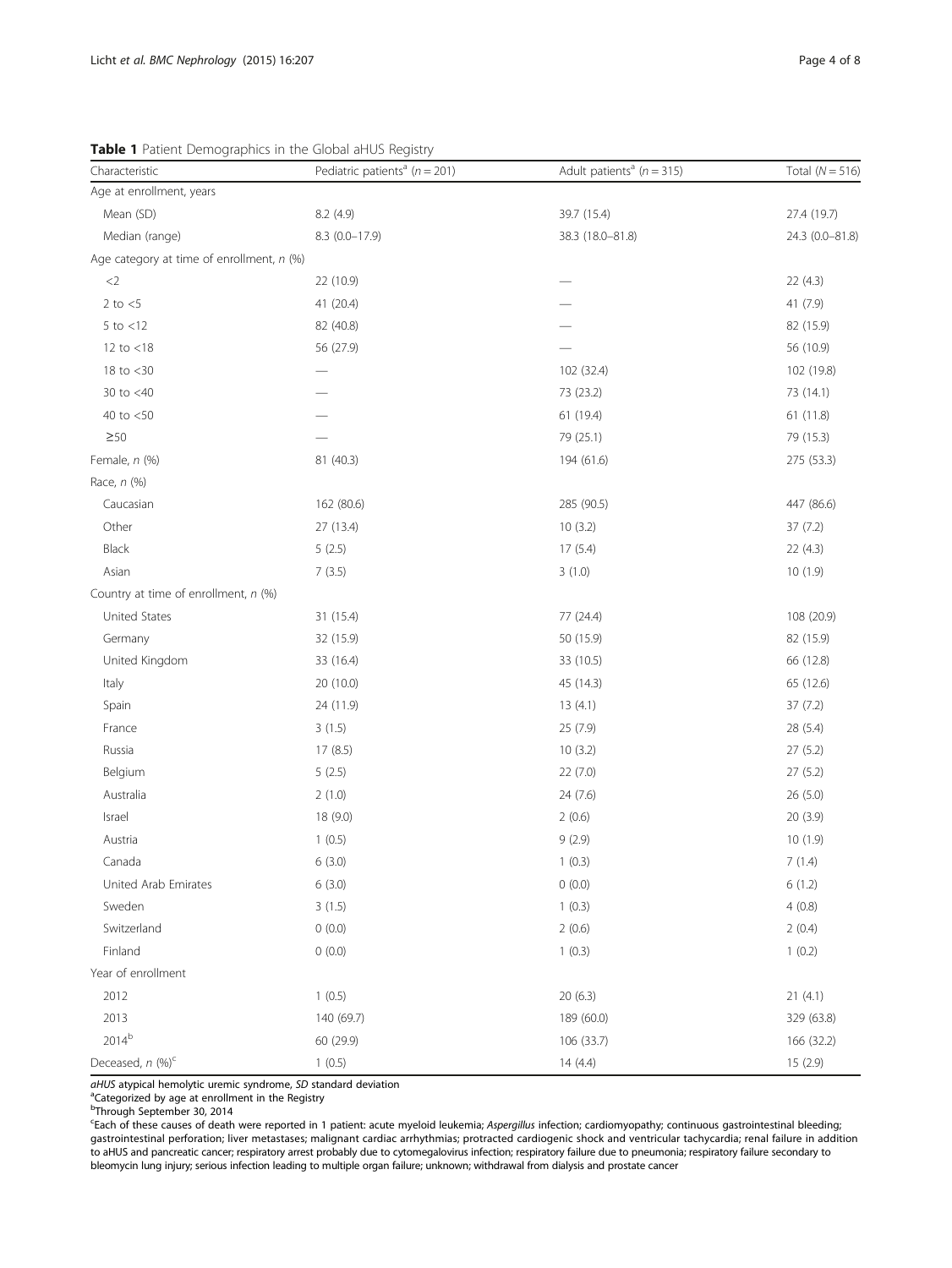<span id="page-4-0"></span>Table 2 Clinical Characteristics of Patients in the Global aHUS Registry

| Characteristic                                         | Pediatric patients $(n = 201)^{a}$ | Adult patients $(n = 315)^d$ | Total $(N = 516)^{z}$ |
|--------------------------------------------------------|------------------------------------|------------------------------|-----------------------|
| Age at initial symptoms, years                         |                                    |                              |                       |
| $\boldsymbol{n}$                                       | 198                                | 310                          | 508                   |
| Mean (SD)                                              | 4.1(3.9)                           | 33.6 (18.3)                  | 22.1 (20.4)           |
| Median (range)                                         | $2.9(0.0-16.3)$                    | $31.1 (0.1 - 81.8)$          | 19.2 (0.0-81.8)       |
| Age categories, n (%)                                  |                                    |                              |                       |
| $<$ 2                                                  | 87 (43.9)                          | 12(3.9)                      | 99 (19.5)             |
| 2 to $<$ 5                                             | 40 (20.2)                          | 9(2.9)                       | 49 (9.6)              |
| $5$ to $<$ 12                                          | 60 (30.3)                          | 14(4.5)                      | 74 (14.6)             |
| 12 to $<$ 18                                           | 11(5.6)                            | 11(3.5)                      | 22(4.3)               |
| 18 to $<$ 30                                           |                                    | 95 (30.6)                    | 95 (18.7)             |
| 30 to $<$ 40                                           |                                    | 71 (22.9)                    | 71 (14.0)             |
| 40 to $<$ 50                                           |                                    | 34 (11.0)                    | 34(6.7)               |
| $\geq 50$                                              |                                    | 64 (20.6)                    | 64 (12.6)             |
| Age at diagnosis, years                                |                                    |                              |                       |
| $\sqrt{n}$                                             | 201                                | 313                          | 514                   |
| Mean (SD)                                              | 4.3(4.0)                           | 34.5 (17.9)                  | 22.7 (20.5)           |
| Median (range)                                         | $3.1(0.0-16.3)$                    | $31.5(0.1 - 81.8)$           | 19.7 (0.0-81.8)       |
| Age categories, n (%)                                  |                                    |                              |                       |
| $<$ 2                                                  | 86 (42.8)                          | 10(3.2)                      | 96 (18.7)             |
| 2 to $<$ 5                                             | 39 (19.4)                          | 6(1.9)                       | 45 (8.8)              |
| $5$ to $<$ 12                                          | 63 (31.3)                          | 11(3.5)                      | 74 (14.4)             |
| 12 to $<$ 18                                           | 13(6.5)                            | 14(4.5)                      | 27(5.3)               |
| 18 to $<$ 30                                           |                                    | 98 (31.3)                    | 98 (19.1)             |
| 30 to $<$ 40                                           |                                    | 71(22.7)                     | 71 (13.8)             |
| 40 to $<$ 50                                           |                                    | 35 (11.2)                    | 35(6.8)               |
| $\geq 50$                                              |                                    | 68 (21.7)                    | 68 (13.2)             |
| Disease duration from diagnosis to enrollment, years   |                                    |                              |                       |
| $\eta$                                                 | 201                                | 313                          | 514                   |
| Mean (SD)                                              | 4.0(4.1)                           | 5.2(7.8)                     | 4.7(6.6)              |
| Median (range)                                         | $2.4(0.0-17.1)$                    | $1.6(0.0-50.6)$              | $1.9(0.0 - 50.6)$     |
| Family history of aHUS, n (%)                          | 41 (20.4)                          | 58 (18.4)                    | 99 (19.2)             |
| History of PE/PI, n (%)                                | 107 (53.2)                         | 204 (64.8)                   | 311 (60.3)            |
| History of dialysis, n (%)                             | 107 (53.2)                         | 200 (63.5)                   | 307 (59.5)            |
| History of kidney transplantation, n (%)               | 25 (12.4)                          | 76 (24.1)                    | 101 (19.6)            |
| History of eculizumab use prior to enrollment, $n$ (%) | 106 (52.7)                         | 168 (53.3)                   | 274 (53.1)            |

aHUS atypical hemolytic uremic syndrome, PE/PI plasma exchange/plasma infusion, SD standard deviation

<sup>a</sup>For each parameter, percentages were calculated based on the number of patients with non-missing observations in each group

case series, which demonstrated that 58 % of cases in France occur in patients older than 18 years [\[2](#page-6-0)]. However, the age distribution of participants in the Registry will be influenced by the focus of sites (i.e., adult or pediatric) that are currently open.

Historically, PE/PI has been used to manage aHUS [[22\]](#page-6-0) by supplying functional natural regulators of complement, thus temporarily maintaining hematologic

parameters [\[1](#page-6-0), [22, 23](#page-6-0)]. Eculizumab, the only approved treatment for aHUS [[11, 12\]](#page-6-0), has been shown to inhibit complement-mediated TMA and is well tolerated [\[13, 14](#page-6-0)]. Several current guidelines recommend the immediate initiation of eculizumab for pediatric and adult patients once a diagnosis of aHUS is made [[6, 7, 24, 25](#page-6-0)]. Thus far, 59.1 % of patients in the Registry have been treated with eculizumab. As the Registry grows, it will become more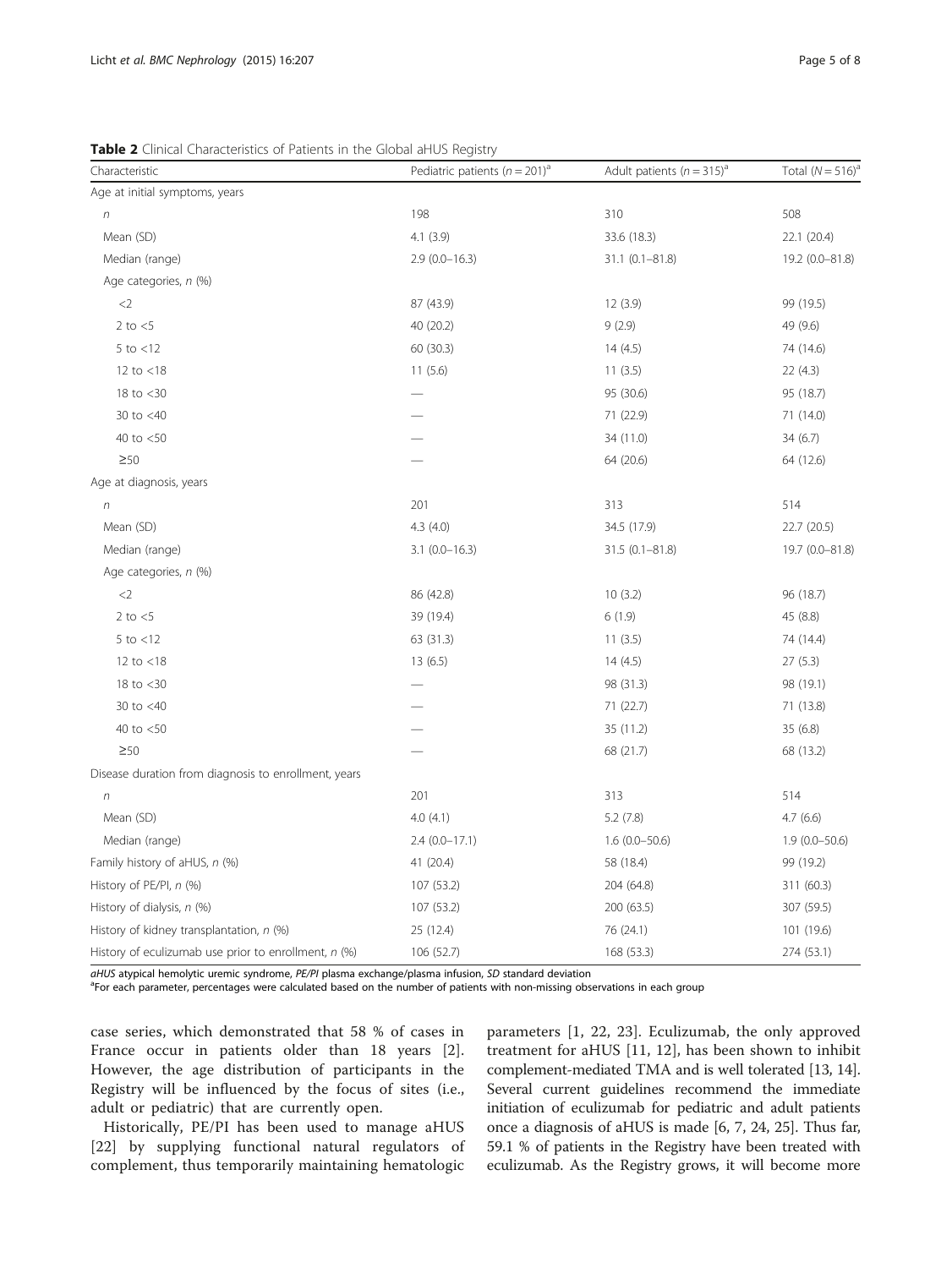feasible to evaluate the effects of eculizumab therapy compared with patients who are managed with PE/PI or other options, in a larger population than was included in the prospective clinical trial program for eculizumab [\[13](#page-6-0), [14, 16](#page-6-0), [17\]](#page-6-0). In the future, it will be of particular interest to evaluate longer-term outcomes to help elucidate optimal treatment with eculizumab.

Limitations of the Registry include possible underreporting of outcomes, missing data, and/or inadequate follow-up. Robustness of data gathered depends on the quality of data entry, number of aHUS patients who enroll, the diversity of their demographic and disease characteristics, including age and disease duration, and retention of recruited patients. Thus far, enrolled patients have had a mean of 5-year histories of aHUS before Registry enrollment. Future enrollment of patients who are newly diagnosed with aHUS will allow for analysis of more contemporary treatment and management approaches. Other limitations include the potential for varying interpretation of baseline disease characteristics by enrolling physicians. Increased clinician participation and collection of complete information will optimize the quality of Registry results and inform forthcoming analyses.

Future analyses from the global aHUS Registry will be conducted to increase understanding of the natural history and progression of the disease. Data gathered during the minimum 5-year follow-up period are collected from clinicians worldwide and will be valuable to help describe aHUS presentation, progression with or without eculizumab therapy, and patient outcomes. Thus far, observational studies in aHUS patients have led to varying conclusions regarding the effect of genetic background on prognosis [[2, 4\]](#page-6-0). Although complement gene mutations, polymorphisms or factor H autoantibodies typically are identified in up to 70 % of patients [[2, 4, 26](#page-6-0)], they are not required for a diagnosis of aHUS [\[6](#page-6-0), [7\]](#page-6-0). As part of ongoing research efforts, future analyses of the global aHUS Registry may also help to determine the relative degree to which genetic and other patient factors (e.g., age, gender and ethnicity) predict the development and clinical course of complement-mediated TMA complications. Atypical hemolytic uremic syndrome is typically characterized by renal involvement [\[1](#page-6-0)]; however, the medical literature increasingly is reporting extrarenal complications of the disease [\[4](#page-6-0), [27\]](#page-6-0), including cardiovascular, neurological, pulmonary, and gastrointestinal. Future analyses will help to better characterize the development and progression of extrarenal and multisystemic complications. Several conditions that may potentially further increase complement activity are known to uncover an underlying diagnosis of aHUS and place patients at increased risk for renal and/or extrarenal organ damage [[1,](#page-6-0) [28](#page-7-0), [29\]](#page-7-0). The Registry is open

to all patients with a clinical history of aHUS, including those with these types of comorbid conditions that have been associated with TMA and/or aHUS, including autoimmune disease, malignancy, malignant hypertension, pregnancy-associated conditions of preeclampsia and HELLP (hemolysis, elevated liver enzymes, low platelet count) syndrome, and scleroderma [\[4, 7,](#page-6-0) [30](#page-7-0), [31\]](#page-7-0). Inclusion of these patients may allow for further characterization of the relationship between these conditions and aHUS in future analyses. Finally, because enrollment in the Registry is not contingent upon receipt of eculizumab, data comparing the long-term outcomes of patients treated with eculizumab and patients managed with supportive therapies, including PE/PI, may be included in future analyses.

#### Conclusions

Finally, data derived from the aHUS Registry may also be valuable in defining strategies for optimization of patient care. With inclusion of both treated and untreated patients, the Registry will make it possible to characterize the long-term effectiveness and safety profile of eculizumab across a diverse patient population.

#### **Abbreviations**

aHUS: atypical hemolytic uremic syndrome; ESRD: end-stage renal disease; HELLP: hemolysis, elevated liver enzymes, low platelet count; PE/PI: plasma exchange/plasma infusion; SAB: scientific advisory board; SD: standard deviation; TMA: thrombotic microangiopathy.

#### Competing interests

This study was sponsored by Alexion Pharmaceuticals, Inc. Christoph Licht has received lecture, consultancy and travel honoraria from Alexion Pharmaceuticals, Inc. and was the Canadian coordinator for trials of eculizumab in aHUS patients that were funded by Alexion Pharmaceuticals, Inc. and holds unrestricted research grants from Alexion Pharmaceuticals, Inc. Gianluigi Ardissino has received lecture and consultancy honoraria from Alexion Pharmaceuticals, Inc. Gema Ariceta has received lecture, consultancy (which was used in supporting research and education activities) and travel honoraria from Alexion Pharmaceuticals, Inc. David Cohen has no relevant disclosures to report. Larry A. Greenbaum has received research and consulting support from Alexion Pharmaceuticals, Inc. Sally Johnson has received lecture honoraria from Alexion Pharmaceuticals, Inc., which is donated to support pediatric research at her host institution. Franz Schaefer has received lecture and consultancy honoraria from Alexion Pharmaceuticals, Inc. J. Alexander Cole and Masayo Ogawa are employees and shareholders of Alexion Pharmaceuticals, Inc. Christoph Gasteyger is an employee and shareholder of Alexion Pharma International, Lausanne, Switzerland. Johan Vande Walle has received consultancy and travel honoraria, as well as research funding, from and is a member of the speaker's bureau for Alexion Pharmaceuticals, Inc. Véronique Frémeaux-Bacchi has received lecture, consultancy and travel honoraria from Alexion Pharmaceuticals, Inc.

#### Authors' contributions

All authors (C. Licht, G. Ardissino, G. Ariceta, D. Cohen, J.A. Cole, C. Gasteyger, L.A. Greenbaum, S. Johnson, M. Ogawa, F. Schaefer, J. Vande Walle and V. Frémeaux-Bacchi) are members of the Scientific Advisory Board of the International aHUS Registry, and have contributed to study conception, design and data analysis. All authors (C. Licht, G. Ardissino, G. Ariceta, D. Cohen, J.A. Cole, C. Gasteyger, L.A. Greenbaum, S. Johnson, M. Ogawa, F. Schaefer, J. Vande Walle and V. Frémeaux-Bacchi) have also contributed to manuscript development and review, and have read and approved the final manuscript.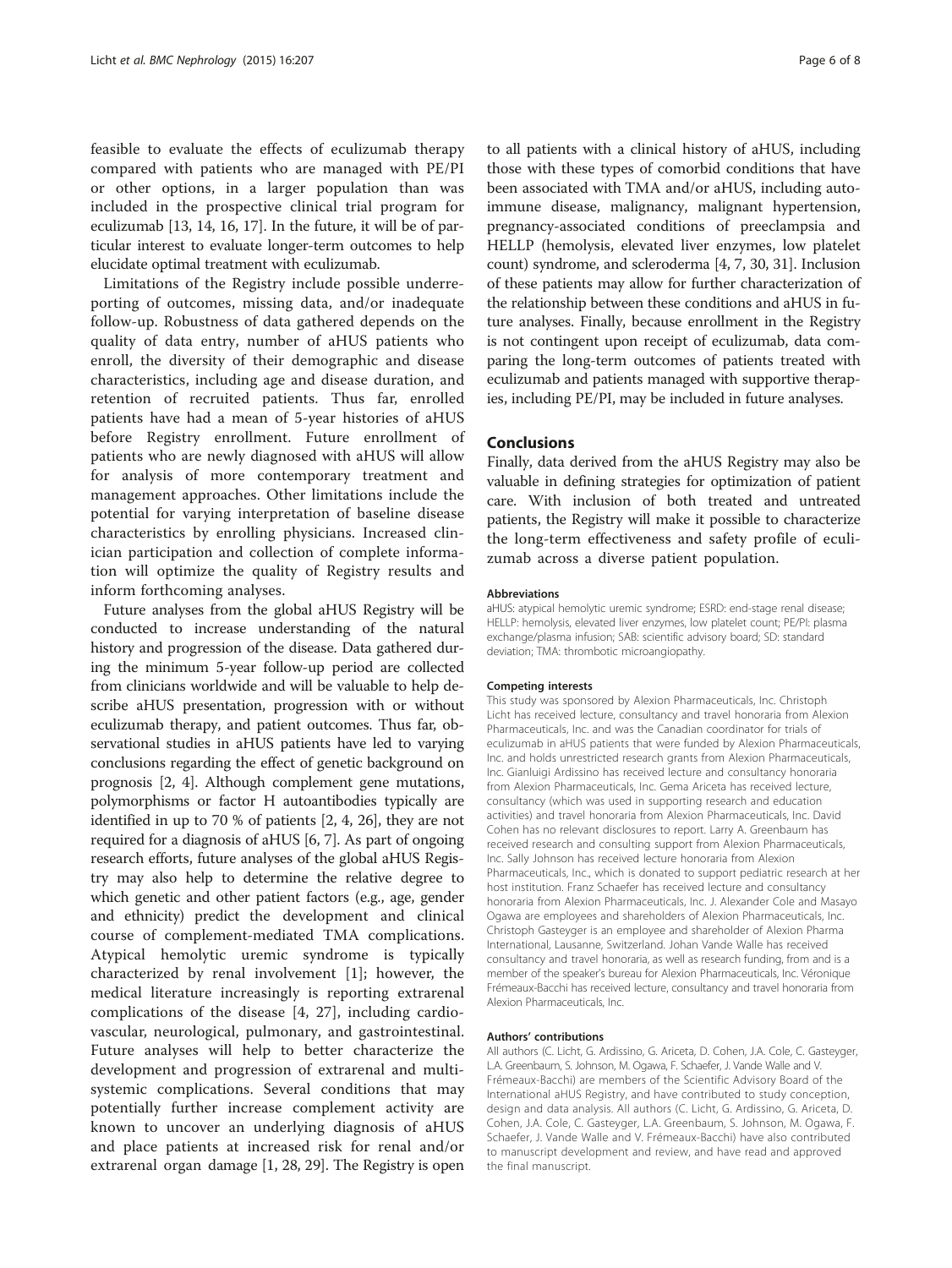#### <span id="page-6-0"></span>Acknowledgments

The authors would like to thank the patients who have enrolled in the aHUS Registry and their families. The authors acknowledge the enrolling clinicians, data coordinators at individual enrolling centers, including Ilaria Possenti, MD and the national coordinators of the aHUS Registry: Miquel Blasco (Spain), Donata Cresseri (Italy), Anatolievna Galina (Russia), Tim Goodship (United Kingdom), Patricia Hirt-Minkowski (Switzerland), Nicole Isbel (Australia), Natalya Lvovna Kozlovskaya (Russia), Danny Landau (Israel), Anne-Laure Lapeyraque (Canada), Chantal Loirat (France), Christoph Mache (Austria), Michal Malina (Czech Republic), Leena Martola (Finland), Annick Massart (Belgium), Eric Rondeau (France), Lisa Sartz (Sweden) and Franz Schaefer (Germany). The authors also thank Kristen W. Quinn, PhD and Karen Dougherty, PhD of Peloton Advantage, LLC and Erin Harvey, MS and Lynn Sanders, MPH of Alexion Pharmaceuticals, Inc., for assistance with manuscript preparation, supported by Alexion Pharmaceuticals, Inc.

#### Statement of prior presentation

Aspects of these data were presented at the following congresses:

- Licht C, Ardissino G, Ariceta G, Beauchamp J, Cohen D, Greenbaum LA, et al. An observational, non-interventional, multicenter, multinational registry of patients (Pts) with atypical hemolytic uremic syndrome (aHUS): initial Pt characteristics. J Am Soc Nephrol. 2013;24:822A. Presented at the American Society of Nephrology - Kidney Week 2013, November 5–10, 2013, Atlanta, GA, USA.
- Licht C, Ardissino G, Ariceta G, Cole A, Gasteyger C, Cohen DJ, et al. Characteristics of 406 adult and pediatric patients in the global aHUS Registry. J Am Soc Nephrol. 2014;25:752A. Presented at the American Society of Nephrology - Kidney Week 2014, November 11–16, 2014, Philadelphia, PA, USA.
- Licht C, Ardissino G, Ariceta G, Cohen D, Gasteyger C, Greenbaum LA, et al. Baseline demographics and characteristics of 466 patients with atypical hemolytic uremic syndrome in the global aHUS Registry. Blood. 2014;124:4204. Presented at the 56th American Society of Hematology Annual Meeting & Exposition, December 6–9, 2014, San Francisco, CA, USA.

#### Author details

<sup>1</sup>Division of Nephrology and Program in Cell Biology, The Hospital for Sick Children, 555 University Avenue, Toronto, ON M5G 1X8, Canada. <sup>2</sup>Fondazione IRCCS Ca' Granda Ospedale Maggiore Policlinico, Via della Comenda 9, Milan 20122, Italy. <sup>3</sup> Pediatric Nephrology, University Hospital Vall d'Hebron, Pg Vall d' Hebron, 119-129 Barcelona, Spain. <sup>4</sup>Columbia University Medical Center, 622 West 168 Street, Room PH4-124, New York, NY, USA. <sup>5</sup>Alexion Pharmaceuticals, Inc., 352 Knotter Drive, Cheshire, CT, USA. <sup>6</sup>Alexion Pharma International, Avenue du Tribunal Fédéral 34, Lausanne, Switzerland. <sup>7</sup>Emory University and Children's Healthcare of Atlanta, 2015 Uppergate Drive, Atlanta, GA, USA. <sup>8</sup>Great North Children's Hospital, Sir James Spence Institute, 4th floor, Royal Victoria Infirmary, Newcastle, United Kingdom. <sup>9</sup>Heidelberg University Medical Center, Im Neuenheimer Feld 672, 69120 Heidelberg, Germany. <sup>10</sup>Ghent University Hospital, De Pintelaan 185, Ghent, Belgium.<br><sup>11</sup>Assistance Publique-Hôpitaux de Paris, Hôpital Européen Georges Pompidou, 20 rue Leblanc, Paris, France.

#### Received: 14 December 2014 Accepted: 25 November 2015 Published online: 10 December 2015

#### References

- Noris M, Remuzzi G. Atypical hemolytic-uremic syndrome. N Engl J Med. 2009;361:1676–87.
- 2. Fremeaux-Bacchi V, Fakhouri F, Garnier A, Bienaime F, Dragon-Durey MA, Ngo S, et al. Genetics and outcome of atypical hemolytic uremic syndrome: a nationwide French series comparing children and adults. Clin J Am Soc Nephrol. 2013;8:554–62.
- 3. Zipfel PF, Heinen S, Skerka C. Thrombotic microangiopathies: new insights and new challenges. Curr Opin Nephrol Hypertens. 2010;19:372–8.
- 4. Noris M, Caprioli J, Bresin E, Mossali C, Pianetti G, Gamba S, et al. Relative role of genetic complement abnormalities in sporadic and familial aHUS and their impact on clinical phenotype. Clin J Am Soc Nephrol. 2010;5:1844–59.
- 5. Rodriguez de Cordoba S, Hidalgo MS, Pinto S, Tortajada A. Genetics of Atypical Hemolytic Uremic Syndrome (aHUS). Semin Thromb Hemost. 2014;40:422–30.
- Zuber J, Fakhouri F, Roumenina LT, Loirat C, Fremeaux-Bacchi V. Use of eculizumab for atypical haemolytic uraemic syndrome and C3 glomerulopathies. Nat Rev Nephrol. 2012;8:643–57.
- 7. Campistol JM, Arias M, Ariceta G, Blasco M, Espinosa M, Grinyo JM, et al. An update for atypical haemolytic uraemic syndrome: diagnosis and treatment. A consensus document. Nefrologia. 2013;33:27–45.
- 8. Delvaeye M, Noris M, De Vriese A, Esmon CT, Esmon NL, Ferrell G, et al. Thrombomodulin mutations in atypical hemolytic-uremic syndrome. N Engl J Med. 2009;361:345–57.
- 9. Lemaire M, Fremeaux-Bacchi V, Schaefer F, Choi M, Tang WH, Le Quintrec M, et al. Recessive mutations in DGKE cause atypical hemolytic-uremic syndrome. Nat Genet. 2013;45:531–6.
- 10. Bu F, Maga T, Meyer NC, Wang K, Thomas CP, Nester CM, et al. Comprehensive genetic analysis of complement and coagulation genes in atypical hemolytic uremic syndrome. J Am Soc Nephrol. 2014;25:55–64.
- 11. US Food and Drug Administration. Soliris (eculizumab) [prescribing information]. Cheshire, CT: Alexion Pharmaceuticals, Inc.; 2014.
- 12. European Medicines Agency. Soliris (eculizumab) [summary of product characteristics]. Paris: Alexion Europe SAS; 2015.
- 13. Legendre CM, Licht C, Muus P, Greenbaum LA, Babu S, Bedrosian C, et al. Terminal complement inhibitor eculizumab in atypical hemolytic-uremic syndrome. N Engl J Med. 2013;368:2169–81.
- 14. Licht C, Greenbaum LA, Muus P, Babu S, Bedrosian CL, Cohen DJ, et al. Efficacy and safety of eculizumab in atypical hemolytic uremic syndrome from 2-year extensions of phase 2 studies. Kidney Int. 2015;87:1061–73.
- 15. Vilalta R, Al-Akash S, Davin J, Diaz J, Gruppo R, Hernandez J, et al. Eculizumab therapy for pediatric patients with atypical hemolytic uremic syndrome: efficacy and safety outcomes of a retrospective study [abstract 1155]. Haematologica. 2012;97 suppl 1:479.
- 16. Fakhouri F, Hourmant M, Campistol JM, Cataland SR, Espinosa M, Gaber AO, et al. Eculizumab (ECU) inhibits thrombotic microangiopathy (TMA) and improves renal function in adult atypical hemolytic uremic syndrome (aHUS) patients (Pts) [abstract FR-OR057]. J Am Soc Nephrol. 2013;24:49A–50A.
- 17. Greenbaum LA, Fila M, Tsimaratos M, Ardissino G, Al-Akash SI, Evans J, et al. Eculizumab (ECU) inhibits thrombotic microangiopathy (TMA) and improves renal function in pediatric atypical hemolytic uremic syndrome (aHUS) patients (Pts) [abstract SA-PO849]. J Am Soc Nephrol. 2013;24:821A–2A.
- 18. Gliklich RE, Dreyer NA. Registries for Evaluating Patient Outcomes: A User's Guide. (Prepared by Outcome DEcIDE Center [Outcome Sciences, Inc. dba Outcome] under Contract No. HHSA29020050035IT01.) AHRQ Publication No. 07-EHC001-1. Agency for Healthcare Research and Quality; 2007. [\[http://www.effectivehealthcare.ahrq.gov/ehc/products/21/11/PatOutcomes.pdf\]](http://www.effectivehealthcare.ahrq.gov/ehc/products/21/11/PatOutcomes.pdf).
- 19. Ayme S, Rodwell C. 2013 Report on the State of the Art of Rare Disease Activities in Europe. Part I: Overview of Rare Disease Activities in Europe. Paris: European Union Committee of Experts on Rare Diseases; 2013.
- 20. Coppo P, Schwarzinger M, Buffet M, Wynckel A, Clabault K, Presne C, et al. Predictive features of severe acquired ADAMTS13 deficiency in idiopathic thrombotic microangiopathies: the French TMA reference center experience. PLoS One. 2010;5:e10208.
- 21. Kremer Hovinga JA, Vesely SK, Terrell DR, Lammle B, George JN. Survival and relapse in patients with thrombotic thrombocytopenic purpura. Blood. 2010;115:1500–11.
- 22. Loirat C, Garnier A, Sellier-Leclerc AL, Kwon T. Plasmatherapy in atypical hemolytic uremic syndrome. Semin Thromb Hemost. 2010;36:673–81.
- 23. Michael M, Elliott EJ, Craig JC, Ridley G, Hodson EM. Interventions for hemolytic uremic syndrome and thrombotic thrombocytopenic purpura: a systematic review of randomized controlled trials. Am J Kidney Dis. 2009;53:259–72.
- 24. Fakhouri F, Fremeaux-Bacchi V, Loirat C. Atypical hemolytic uremic syndrome: from the rediscovery of complement to targeted therapy. Eur J Intern Med. 2013;24:492–5.
- 25. Scully M, Goodship T. How I treat thrombotic thrombocytopenic purpura and atypical haemolytic uraemic syndrome. Br J Haematol. 2014;164:759–66.
- 26. Benz K, Amann K. Thrombotic microangiopathy: new insights. Curr Opin Nephrol Hypertens. 2010;19:242–7.
- 27. Noris M, Remuzzi G. Cardiovascular complications in atypical haemolytic uraemic syndrome. Nat Rev Nephrol. 2014;10:174–80.